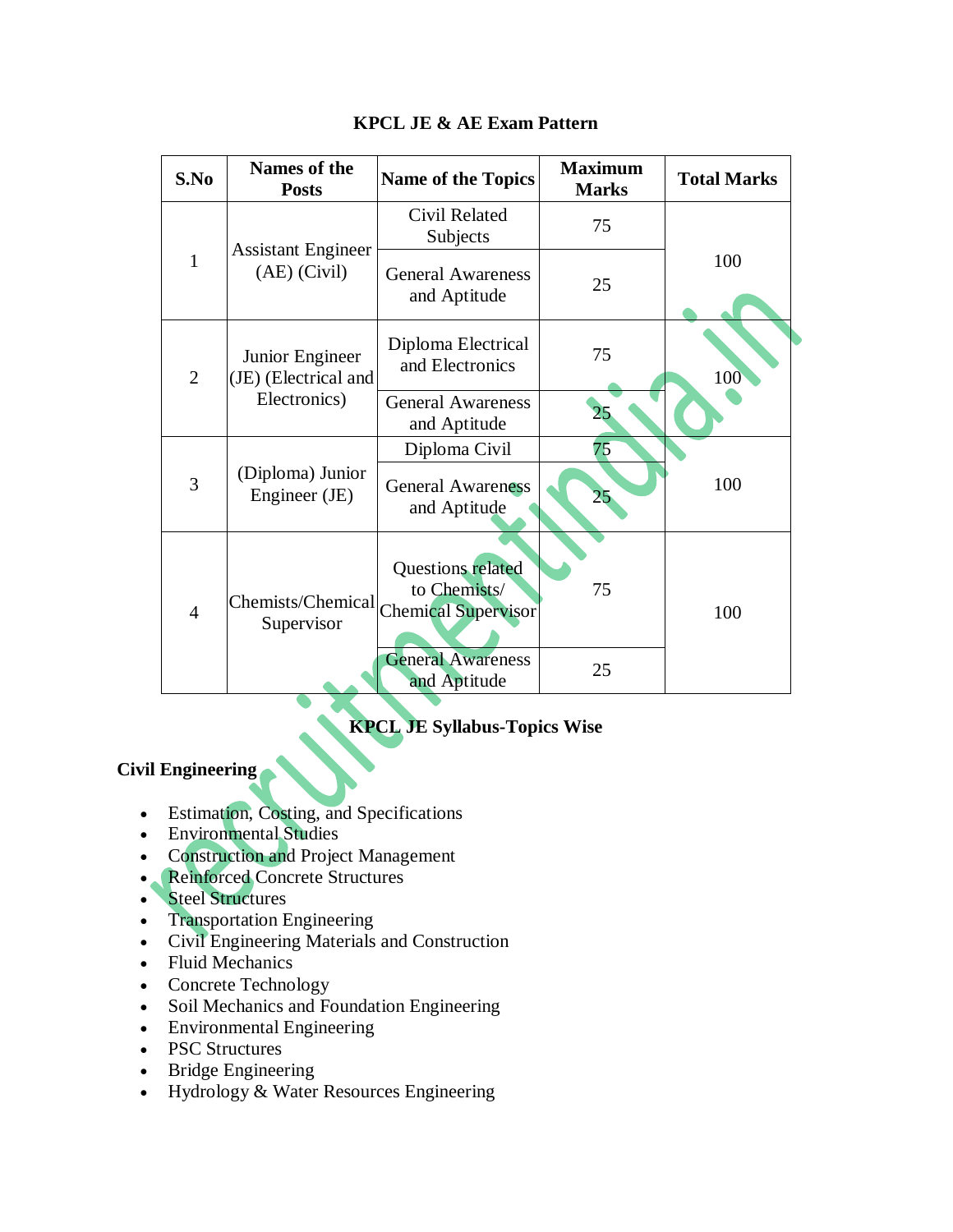- Surveying
- Solid Mechanics, Structural Analysis
- Hydraulic Structures

## **Electrical Engineering**

- Analog and Digital Electronics
- AC Fundamentals
- Magnetic Circuit
- Network Theory
- Power Electronics & Drives
- Electrical Machines
- Measurement and measuring instruments
- Utilization of Electrical Energy
- Estimation and costing
- Power Systems
- Basic Electronics
- Basic Electrical Engineering Concepts

## **Computer Science and Information Systems**

- Engg. Mathematics
- Electronic Circuits
- Database Management Systems
- Data Structures
- Graph Theory and Combinatory
- Algorithms
- Compiler Design
- Artificial Intelligence
- Fuzzy Logic
- Data Warehousing and Data Mining
- Statistical Methods
- Physics and Chemistry
- Basic Electronics
- Logic Design
- Network Management Systems
- Software Engineering
- Introduction to Computer Programming
- Computer Organization
- Computer Graphics
- Operating Systems
- Digital Signal Processing
- Electronic Circuits
- Indian Economy
- Indian Constitution
- IT & Space etc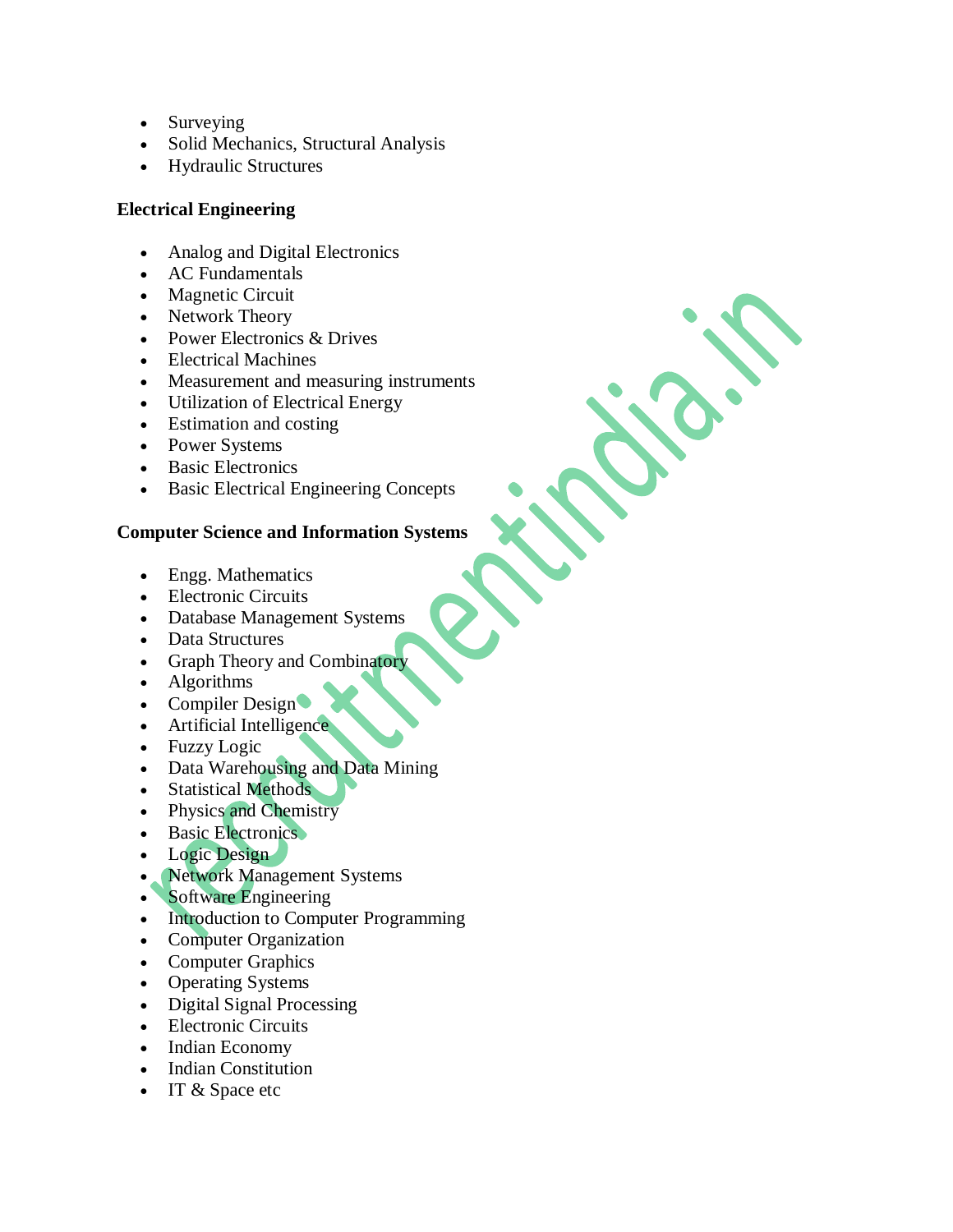- Indian Culture & Heritage
- Indian History
- $\bullet$  Science & Technology
- Software testing
- Computer Programming and Programming Languages
- Web-programming
- Microprocessors
- Embedded Computing Systems
- Computer Networks
- Signals and Systems
- Object-Oriented Modeling and Design
- Computer Architecture
- VLSI Design
- Information and Network Security
- Cloud, Grids, and Clusters
- Multimedia Computing
- Neural Network
- Storage Area Networks
- Wireless Networks and Mobile Computing

#### **General Awareness**

- Indian Polity
- Indian Economy
- Indian Constitution
- IT & Space etc
- Indian Culture & Heritage
- Indian History
- Science & Technology
- Current Events National & International
- Indian Geography

## **General Aptitude**

- **Dimensions**
- Visualization Space
- Problems on Ages
- Simplification
- Profit & Loss
- Problem Solving
- Time and Work
- Arithmetic Reasoning
- Averages
- Percentages
- $\bullet$  Pipes & Cisterns
- Decision Making